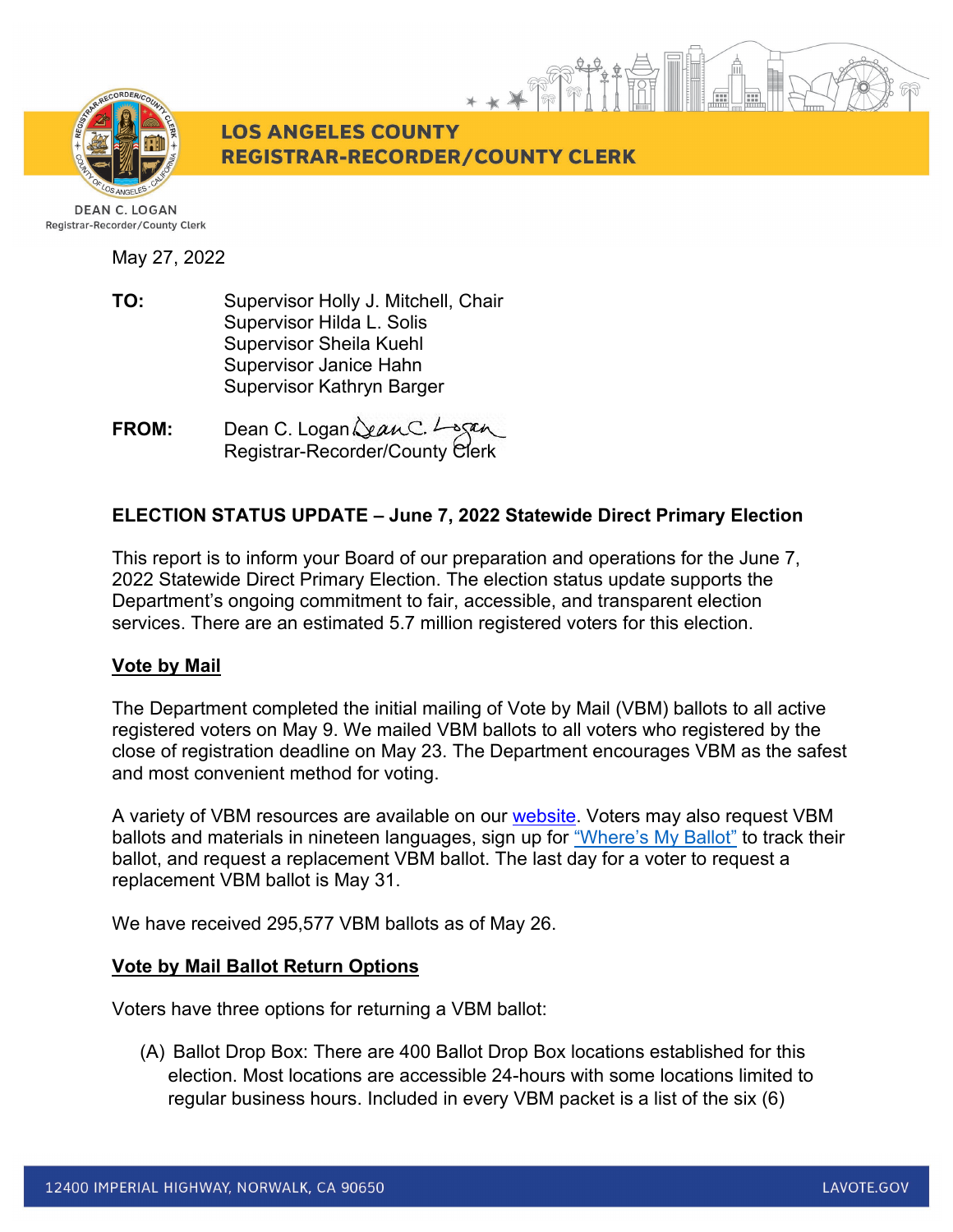nearest Ballot Drop Box locations to that registered voter. Additionally, voters can find a Ballot Drop Box near them by using the locator tool on our [website.](https://locator.lavote.gov/locations/vbm?culture=en) Voters may return their VBM ballot at any Ballot Drop Box up to 8:00 PM on Election Day. Ballots are retrieved daily by authorized County staff.

- (B) United States Postal Service (USPS): Voters may return their VBM ballot by mail, using the postage-paid return envelope provided in their VBM packet. Ballots must be postmarked by Election Day to qualify for the election. Under a recent revision to the Elections Code, the Department can accept ballots postmarked by Election Day for up to 7 days following the date of the election.
- (C)Vote Center: Voters may drop off their completed ballot at any Vote Center. Vote Centers are open from May 28 through June 7. Vote Centers are open from 10:00 AM – 7:00 PM daily before Election Day and 7:00 AM – 8:00 PM on Election Day (June 7). The Vote Center Locator Tool assists with finding a location and is available on our [website.](https://lavote.gov/home/voting-elections/voting-options/voting-in-person)

# **Early Voting and Election Day at Vote Centers**

Voting services are available at the Registrar-Recorder/County Clerk headquarters in Norwalk. Voters can vote in-person Monday through Friday from 8:00 AM – 5:00 PM. On Election Day (June 7), voters can vote from 7:00 AM – 8:00 PM.

A total of 642 Vote Centers located across the County are secured and scheduled for this election. The first 120 Vote Centers open on May 28. On June 4, an additional 522 Vote Centers will open. Vote Centers will be open from 10:00 AM – 7:00 PM daily before Election Day and 7:00 AM – 8:00 PM on Election Day. Our office is conducting a pre-check at vote centers on May 27. During the pre-check, Vote Center Leads and Assistant Leads will perform a walkthrough and ensure all systems are operational in preparation for the first day of voting on Saturday, May 28.

Votes can use the Vote Center Locator Tool to find a Vote Center. The Vote Center Locator Tool is available on our **website**. A Vote Center Postcard was mailed to every registered voter in the language of their choice. This postcard informs voters of the nearest 11-day vote center and the three (3) nearest 4-day Vote Centers. Voters can go to any of the 642 Vote Centers located across the County.

Conditional Voter Registration (CVR) is a service through which any eligible voter can register and vote in the election, even after the official close of registration. CVR is available at all Vote Centers and the RR/CC headquarters. Through CVR we can ensure that eligible voters have the opportunity to participate in the election.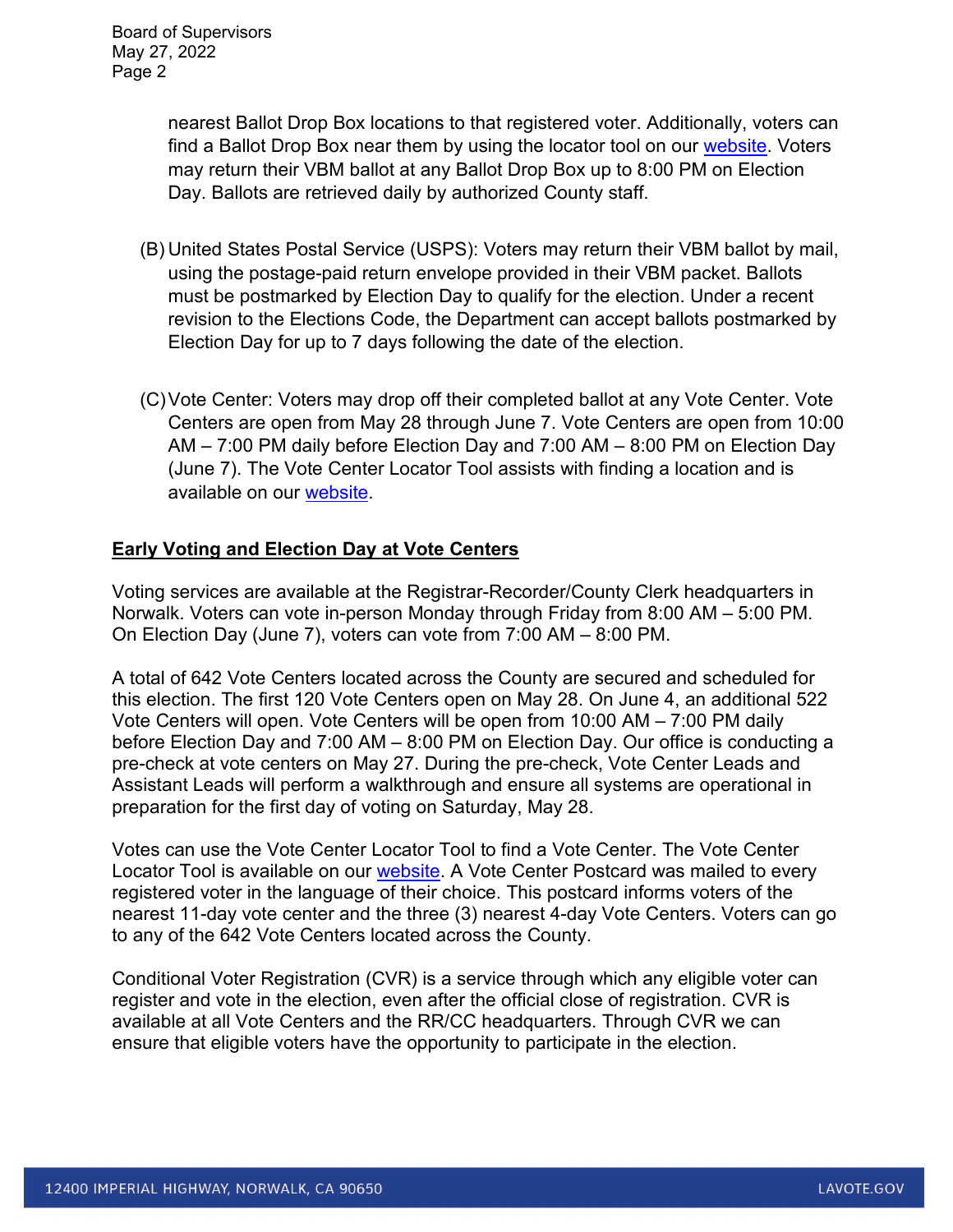Board of Supervisors May 27, 2022 Page 3

## **Vote Center Services for Voters Experiencing Homelessness**

The RR/CC continues to provide access to voting services for voters experiencing homelessness. A residential address is not required to register to vote in California, and we have systems in place to ensure access to the ballot regardless of one's housing status. Voters may register at a shelter or other services provider and may also register using cross streets as a geographic reference point. There are currently 7,012 voters registered at either a homeless shelter or cross streets.

Conditional Voter Registration is available to all voters including those without a residential address. Our office has developed a precincting tool that ensures all voters have access to the appropriate federal, state, and local contests.

## **Mobile Voting Program**

Mobile, Flex, and Pop-Up Vote Centers will be deployed across the County for this election. We are targeting 90 Flex Vote Center events where we will deliver voting services to geographically isolated voters, seniors, voters with disabilities, services for people experiencing homelessness, and underserved communities. We are targeting 45 Mobile Vote Center events at a mix of large-scale high foot traffic events and locations with essential workers.

As part of our contingency planning, we have five (5) Pop Up Vote Center teams located across the County. These teams allow us to respond to emergencies at our Vote Centers and restore voting services if disrupted. These teams are deployed on an as-needed basis.

### **Los Angeles County Safe Election Plan at Vote Centers**

The Los Angeles County "Safe Election Plan" aligns with California's "Election Administration Guidance under COVID-19." This plan was developed in consultation with relevant health authorities using the best public health information available, including guidance from the U.S. Centers for Disease Control and Prevention (CDC) and California public health officials.

The following guidelines are implemented at all vote centers:

- Voters are encouraged to wear a face mask inside the Vote Center. Masks are strongly encouraged for all election workers, and higher quality masks such as N95/KN95 masks are provided.
- A Stop Station will be present at the entrance of each Vote Center. Personal protective equipment such as masks and hand sanitizer will be available for the public.
- Social distancing will be encouraged while in line and in the voting area.
- All Electronic Pollbooks and Ballot Marking Devices will be sanitized after each use.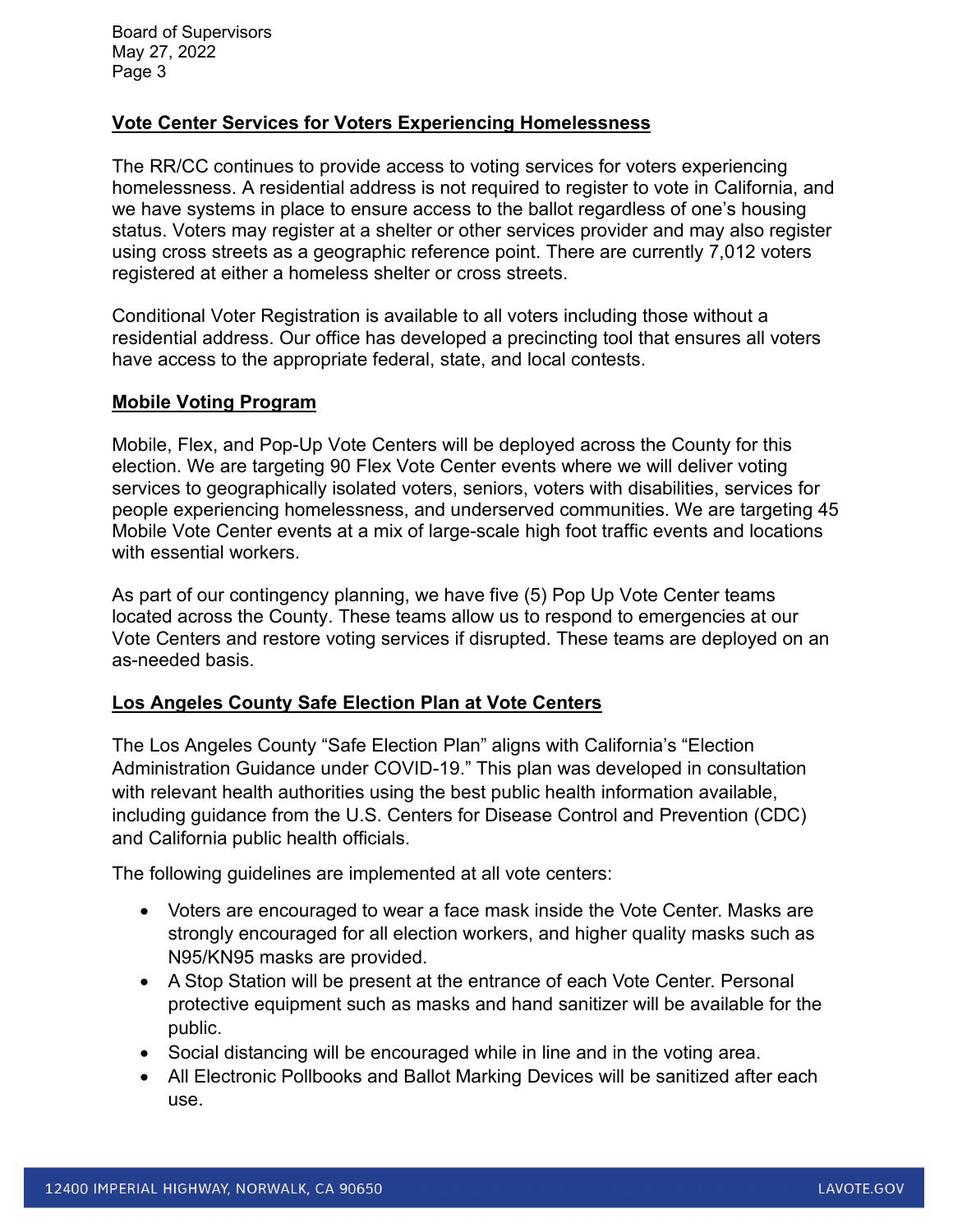Board of Supervisors May 27, 2022 Page 4

> • Curbside voting will continue to be available for any voter who is unable to enter the Vote Center.

## **Vaccination Mandate Tracking and Enforcement**

In compliance with your Board's COVID-19 Vaccination Mandate, the Department ensures that all community election workers are vaccinated. All community election workers are required to provide proof of vaccination via email at [ElectionWorkerVerification@rrcc.lacounty.gov](mailto:ElectionWorkerVerification@rrcc.lacounty.gov) or in person. All other Election Workers for this election are County employees deployed as Disaster Service Workers (DSW) who are fully compliant with the Board's adopted vaccination mandate.

#### **Community and Ethnic Media Roundtable**

On May 25, the RR/CC hosted a virtual panel with community leaders along with local and ethnic news media. The community-based organizations invited included representatives from African American, Asian America, Pacific Islander, and Latinx communities. The objective of this activation was to pitch and generate local and ethnic media news coverage to ensure all residents and voters are aware of their voting rights ahead of the June Primary Election. The panel discussed various topics such as the importance of voting, how voters can find trusted resources in multiple languages, and the various accessible voting options available.

### **Departmental Resources and Contacts**

#### **Tools for Voters**

The most important tool for voters is our website [www.lavote.gov.](http://www.lavote.gov/) Here they can check if they are registered to vote; check the status of their Vote by Mail Ballot (VBM); find a Vote Center or Ballot Drop Box; access their Interactive Sample Ballot, and follow live election results on Election Night. We encourage you to share these resources with voters who call your office. Key tools for this election include:

| <b>Voter Information Page:</b> | This can be found on our website under Find<br>My Election Info. This page helps voters check<br>their registration status, look up their sample<br>ballot, and access other helpful election<br>information. |
|--------------------------------|---------------------------------------------------------------------------------------------------------------------------------------------------------------------------------------------------------------|
| Interactive Sample Ballot:     | This allows voters to view and mark their<br>sample ballot utilizing an electronic device. The<br>Interactive Sample Ballot generates a Poll<br>Pass, which helps expedite the in-person<br>voting process.   |
| BallotTrax:                    | This is linked on our website under Voting by Mail in<br>Los Angeles County. It allows voters to track their                                                                                                  |